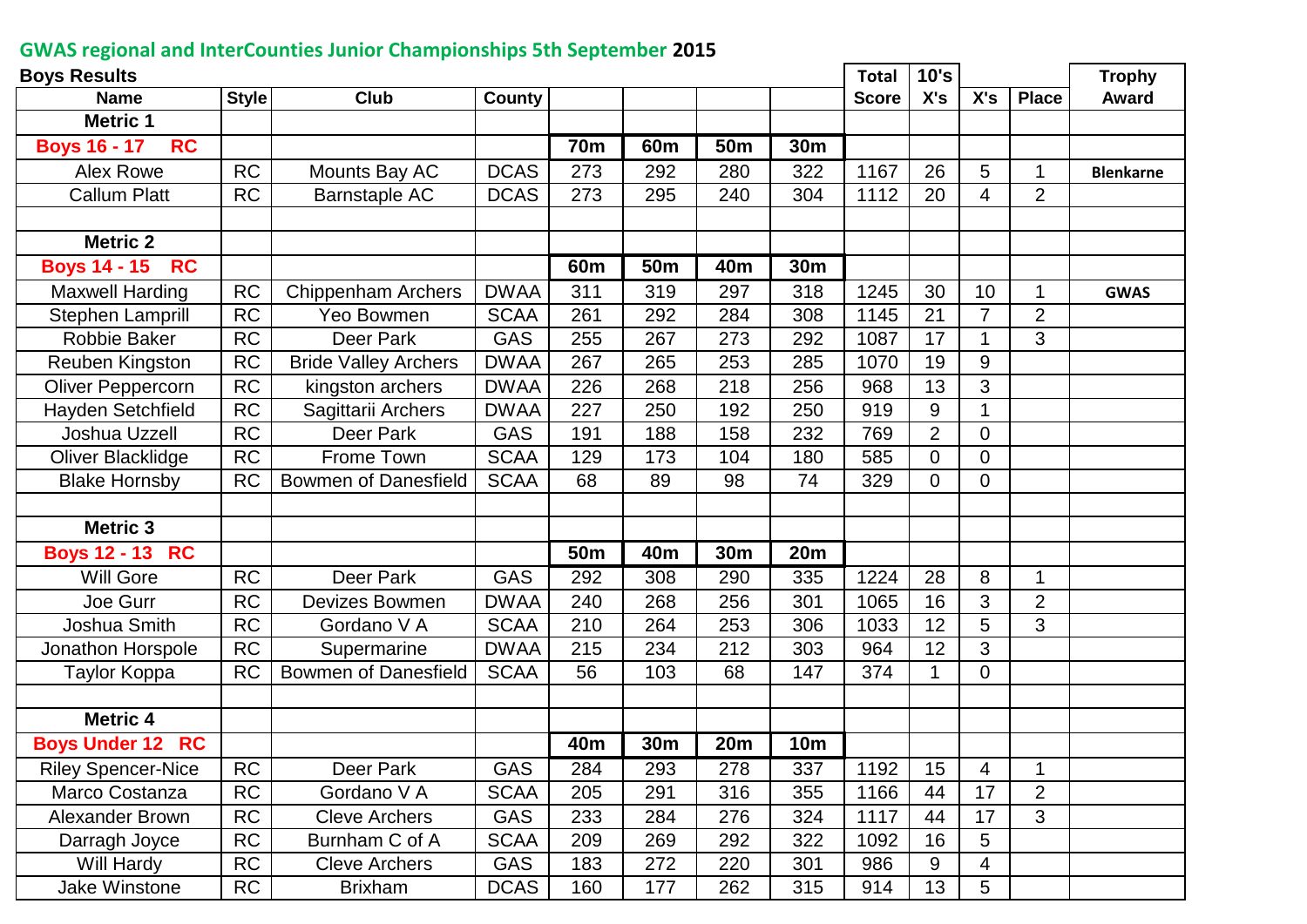| <b>Metric 1</b>         |                |                             |             |                 |                 |                 |                   |      |                |                |                |  |
|-------------------------|----------------|-----------------------------|-------------|-----------------|-----------------|-----------------|-------------------|------|----------------|----------------|----------------|--|
| <b>Boys 16 - 17 CU</b>  |                |                             |             | <b>70m</b>      | 60 <sub>m</sub> | 50 <sub>m</sub> | $\overline{3}$ 0m |      |                |                |                |  |
| James Howse             | $\mathsf{C}$   | Deer Park                   | <b>GAS</b>  | 343             | 339             | 334             | 346               | 1362 | 89             | 41             | $\mathbf{1}$   |  |
|                         |                |                             |             |                 |                 |                 |                   |      |                |                |                |  |
| <b>Metric 2</b>         |                |                             |             |                 |                 |                 |                   |      |                |                |                |  |
| <b>Boys 14 - 15 CU</b>  |                |                             |             | 60 <sub>m</sub> | <b>50m</b>      | 40 <sub>m</sub> | 30m               |      |                |                |                |  |
| <b>Rupert Smith</b>     | $\mathsf C$    | <b>Bowmen of Danesfield</b> | <b>SCAA</b> | 311             | 325             | 303             | 314               | 1252 | 32             | 15             | $\mathbf{1}$   |  |
| Jasper Cox              | $\mathsf{C}$   | <b>Bowmen of Danesfield</b> | <b>SCAA</b> | 246             | 266             | 264             | 272               | 1048 | 16             | 5              | $\overline{2}$ |  |
| <b>Metric 3</b>         |                |                             |             |                 |                 |                 |                   |      |                |                |                |  |
| <b>Boys 12 - 13 CU</b>  |                |                             |             | 50 <sub>m</sub> | 40 <sub>m</sub> | 30m             | 20 <sub>m</sub>   |      |                |                |                |  |
| <b>Ben Cardy</b>        | $\overline{C}$ | <b>Lace Town Archers</b>    | <b>DCAS</b> | 298             | 219             | 327             | 347               | 1291 | 48             | 16             | $\mathbf{1}$   |  |
|                         |                |                             |             |                 |                 |                 |                   |      |                |                |                |  |
| <b>Metric 4</b>         |                |                             |             |                 |                 |                 |                   |      |                |                |                |  |
| <b>Boys Under 12 CU</b> |                |                             |             |                 |                 |                 |                   |      |                |                |                |  |
|                         |                |                             |             |                 |                 |                 |                   |      |                |                |                |  |
| <b>Metric 1</b>         |                |                             |             |                 |                 |                 |                   |      |                |                |                |  |
| <b>Boys 16 - 17 BB</b>  |                |                             |             | <b>70m</b>      | 60 <sub>m</sub> | 50 <sub>m</sub> | 30 <sub>m</sub>   |      |                |                |                |  |
| <b>Mike Dalton</b>      | <b>BB</b>      | Deer Park                   | <b>GAS</b>  | 104             | 113             | 68              | 173               | 458  | $\overline{4}$ | $\overline{0}$ | 1              |  |
| <b>Metric 2</b>         |                |                             |             |                 |                 |                 |                   |      |                |                |                |  |
| <b>Boys 14 - 15 BB</b>  |                |                             |             | 60m             | <b>50m</b>      | 40 <sub>m</sub> | 30m               |      |                |                |                |  |
| Remy Lloyd              | <b>BB</b>      | <b>B</b> of Lytchett        | <b>DWAA</b> | 118             | 151             | 47              | 104               | 420  | $\overline{0}$ | $\mathbf 0$    | $\mathbf{1}$   |  |
| <b>Metric 3</b>         |                |                             |             |                 |                 |                 |                   |      |                |                |                |  |
| <b>Boys 12 - 13 BB</b>  |                |                             |             | 50 <sub>m</sub> | 40 <sub>m</sub> | 30 <sub>m</sub> | 20m               |      |                |                |                |  |
| Simon Hake              | <b>BB</b>      | <b>Ballands Bowmen</b>      | <b>SCAA</b> | 217             | 226             | 232             | 309               | 984  | 6              | 4              | 1              |  |
| <b>Metric 4</b>         |                |                             |             |                 |                 |                 |                   |      |                |                |                |  |
| <b>Boys Under 12 BB</b> |                |                             |             | 40m             | 30m             | <b>20m</b>      | <b>10m</b>        |      |                |                |                |  |
| <b>Charlie Nicholas</b> | <b>BB</b>      | <b>Junction Bowmen</b>      | <b>DCAS</b> | 229             | 237             | 252             | 301               | 1019 | 11             | $\overline{4}$ | $\mathbf{1}$   |  |
|                         |                |                             |             |                 |                 |                 |                   |      |                |                |                |  |
| <b>Metric 1</b>         |                |                             |             |                 |                 |                 |                   |      |                |                |                |  |
| <b>Boys 16 - 17 LB</b>  |                |                             |             |                 |                 |                 |                   |      |                |                |                |  |